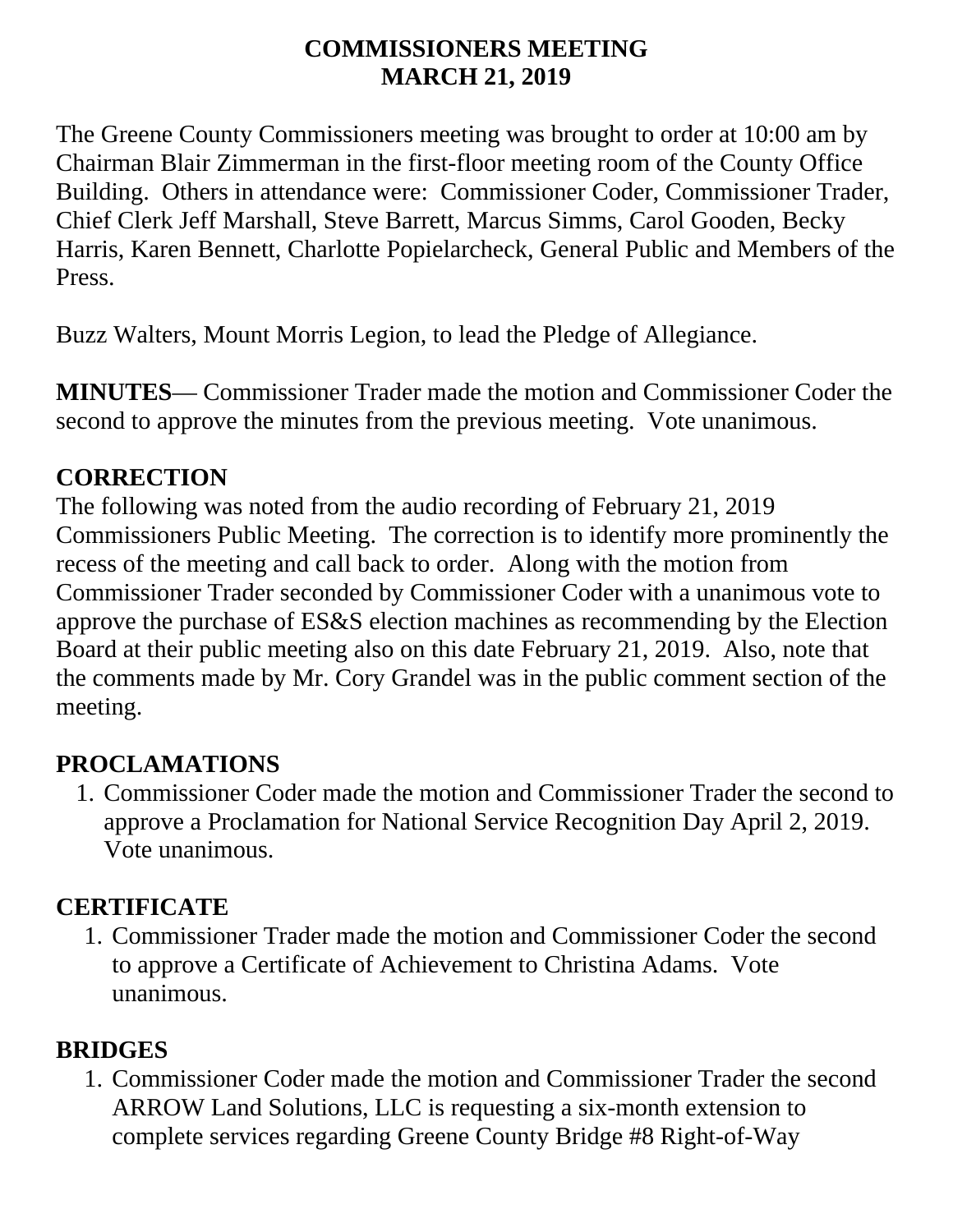acquisitions. This request would move the current expected completion date from 03-22-19 to 09-22-19. Vote unanimous.

## **FINANCE AND ADMINISTRATION**

- 1. Commissioner Trader made the motion and Commissioner Coder the second to allocate \$25,000 upon receipts to Washington Township Supervisors. Vote unanimous.
- 2. Commissioner Coder made the motion and Commissioner Trader the second to allocate \$25,000 upon receipt to Lower Ten Mile Joint Sewer Authority. Vote unanimous.
- 3. Commissioner Trader made the motion and Commissioner Coder the second to allocate \$5,000 to the Lions Club for the annual Waynesburg July  $4<sup>th</sup>$ celebration. Vote unanimous.
- 4. Commissioner Coder made the motion and Commissioner Trader the second to allocate \$20,000 to the CASA (Court Appointed Special Advocates) Program. Vote unanimous.
- 5. Commissioner Trader made the motion and Commissioner Coder the second for a Resolution for the Wisecarver Reservoir recreation area master site plan. Vote unanimous.
- 6. Commissioner Coder made the motion and Commissioner Trader the second to update a lease between the County of Greene and the Historical Society pending Solicitor approval. Vote unanimous.
- 7. Commissioner Trader made the motion and Commissioner Coder the second to designate PNC Capital Markets, LLC as the underwriter for the purpose of financing various capital projects. Vote unanimous.
- 8. Commissioner Coder made the motion and Commissioner Trader the second to have Mackin Engineering Company complete a scope of work and submit a joint application to the DEP for Phase-I project area of Wisecarver for approximately 8 acres including ballfields, walking area, driveway and parking lot. Vote unanimous.

#### **VETERANS AFFAIRS TOTAL: \$3009.00**

- 1. Commissioner Trader made the motion and Commissioner Coder the second for an agreement for the care and maintenance of 45 graves in the Pleasant Hill Cemetery located in Gilmore Township at \$3.00 dollars per grave for a total of \$135.00. Vote unanimous.
- 2. Commissioner Trader made the motion and Commissioner Coder the second for an agreement for the care and maintenance of 56 graves in the Enon Cemetery located in Richhill Township at \$3.00 dollars per grave for a total of \$168.00. Vote unanimous.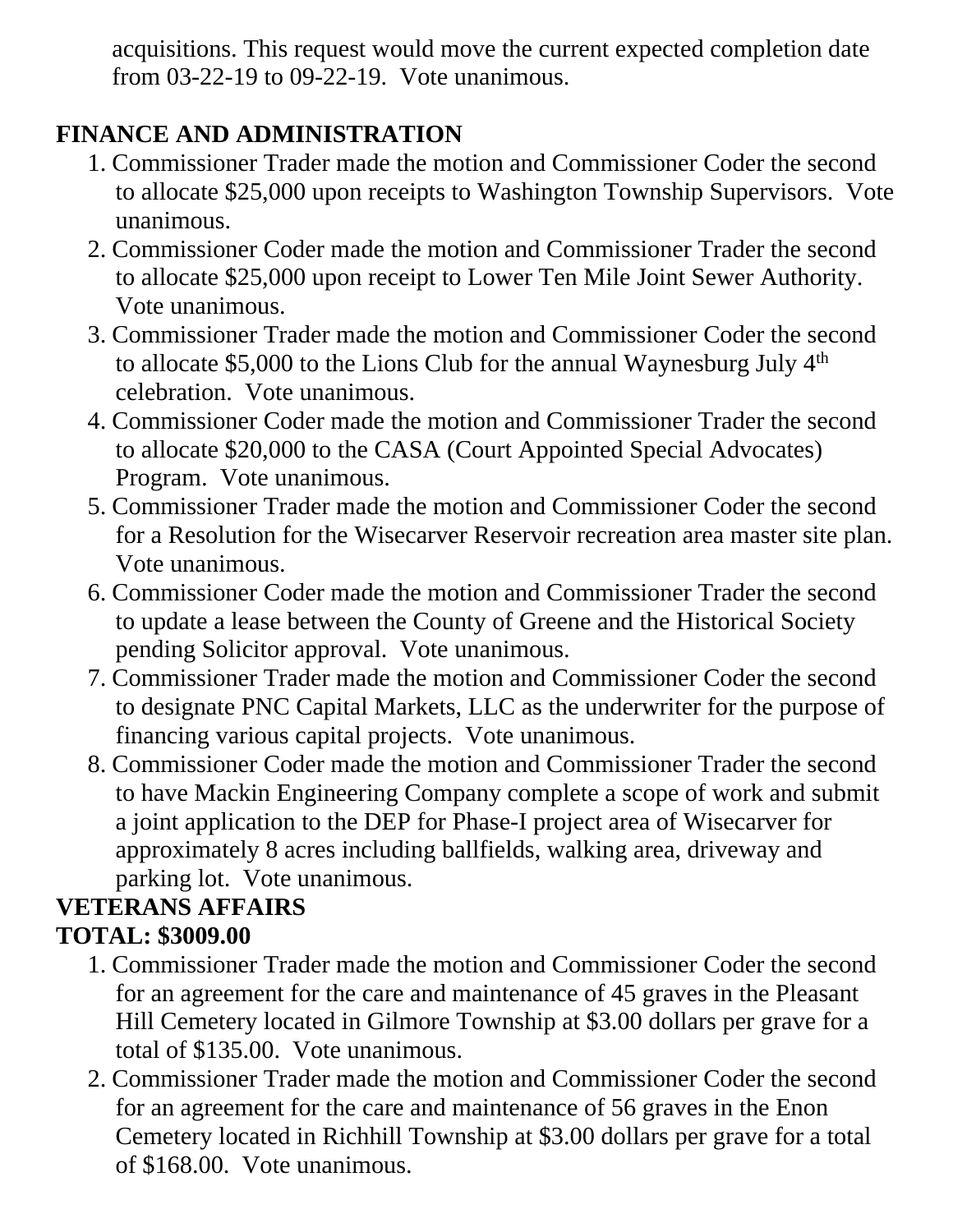- 3. Commissioner Trader made the motion and Commissioner Coder the second for an agreement for the care and maintenance of 11 graves in the Macedonia Cemetery located in Jackson Township at \$3.00 dollars per grave for a total of \$33.00 dollars. Vote unanimous.
- 4. Commissioner Trader made the motion and Commissioner Coder the second for an agreement for the care and maintenance of 53 graves in the Muddy Creek Cemetery located in Jefferson Township at \$3.00 dollars per grave for a total of \$159.00. Vote unanimous.
- 5. Commissioner Trader made the motion and Commissioner Coder the second for an agreement for the care and maintenance of 84 graves in the Fairview Cemetery located in Dunkard Township at \$3.00 per grave for a total of \$252.00. Vote unanimous.
- 6. Commissioner Trader made the motion and Commissioner Coder the second for an agreement for the care and maintenance of 8 graves in the Claylick Cemetery located in Center Township at \$3.00 per grave for a total of \$24.00. Vote unanimous.
- 7. Commissioner Trader made the motion and Commissioner Coder the second for an agreement for the care and maintenance of 126 graves in the Jacksonville/Wind Ridge Cemetery located in Richhill Township at \$3.00 dollars per grave for a total of \$378.00. Vote unanimous.
- 8. Commissioner Trader made the motion and Commissioner Coder the second for an agreement for the care and maintenance of 341 graves in the Rosemont Cemetery located in Center Township at \$3.00 dollars per grave for a total of \$1,023.00. Vote unanimous.
- 9. Commissioner Trader made the motion and Commissioner Coder the second for an agreement for the care and maintenance of 170 graves in the Oakmont Cemetery located in Franklin Township at \$3.00 dollars per grave for a total of \$510.00. Vote unanimous.
- 10. Commissioner Trader made the motion and Commissioner Coder the second for an agreement for the care and maintenance of 15 graves in the Quiet Dell Cemetery located in Aleppo Township at \$3.00 dollars per grave for a total of 45.00. Vote unanimous.
- 11. Commissioner Trader made the motion and Commissioner Coder the second for an agreement for the care and maintenance of 94 graves in the Fairall Cemetery located Whiteley Township at \$3.00 dollars per grave for a total of \$282.00. Vote unanimous.

#### **PRISON**

1. Commissioner Coder made the motion and Commissioner Trader the second for a contract between the County of Greene and Bearcom for radio coverage in and around the jail in the amount of \$23,773.89. Vote unanimous.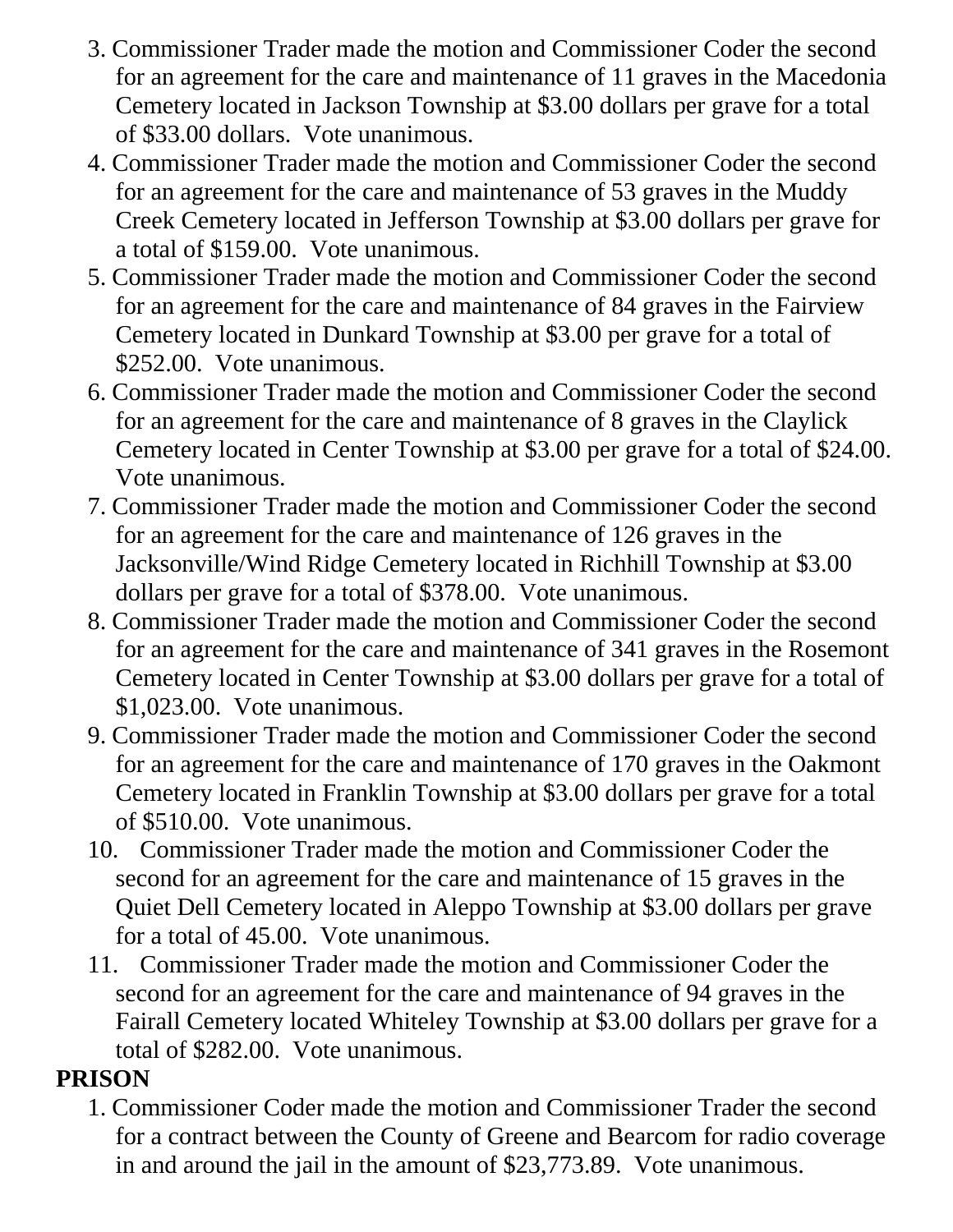# **TAX CLAIMS**

1. Commissioner Trader made the motion and Commissioner Coder the second Greene County Tax Claim Bureau has received a bid of fifty dollars (\$50.00), plus fees, for the following property: Control # 5-742 located in Cumberland Township. The property has been taken to upset sale on September 9, 1985 and judicial sale on October 30, 2009 and remains unsold. Vote unanimous.

## **EMERGENCY MANAGEMENT**

1. Commissioner Coder made the motion and Commissioner Trader the second for a contract between the County of Greene and Mission Critical Partners for Regional IPSR and 9-1-1 legacy ALI Data Support contract no cost extension. Vote unanimous.

# **DRUG AND ALCOHOL**

1. Commissioner Trader made the motion and Commissioner Coder the second for the FY2018/2019 contract amendment with Greenbriar Treatment Center. Vote unanimous.

#### **IDA**

- 1. Commissioner Coder made the motion and Commissioner Trader the second to accept the resignation of Sheila Stewart from the SIP Review Committee. Vote unanimous.
- 2. Commissioner Trader made the motion and Commissioner Coder the second to appoint Lu May SIP Review Committee. Vote unanimous.
- 3. Commissioner Coder made the motion and Commissioner Trader the second to appoint Linda Chambers to the IDA Board of Directors to fill Sheila Stewart's term. Vote unanimous.

# **RECREATION**

#### **TOTAL: \$18,000.00**

- 1. Commissioner Trader made the motion and Commissioner Coder the second for a recreational mini grant in the amount of \$3,000.00 to the Greensboro Youth Baseball League to fix and replace backstop on VFD field and repair bleachers on fields. Vote unanimous.
- 2. Commissioner Trader made the motion and Commissioner Coder the second for a recreational mini grant in the amount of \$3,000.00 to Meadowlark Park/Fitch Field for new padding for backstop; refurbish parking lot with new 2B gravel; complete preservation of walking trails-clearing pathways; and additional tree removal; add new signage to walking trail. Vote unanimous.
- 3. Commissioner Trader made the motion and Commissioner Coder the second for a recreational mini grant in the amount of \$3,000.00 to Center Township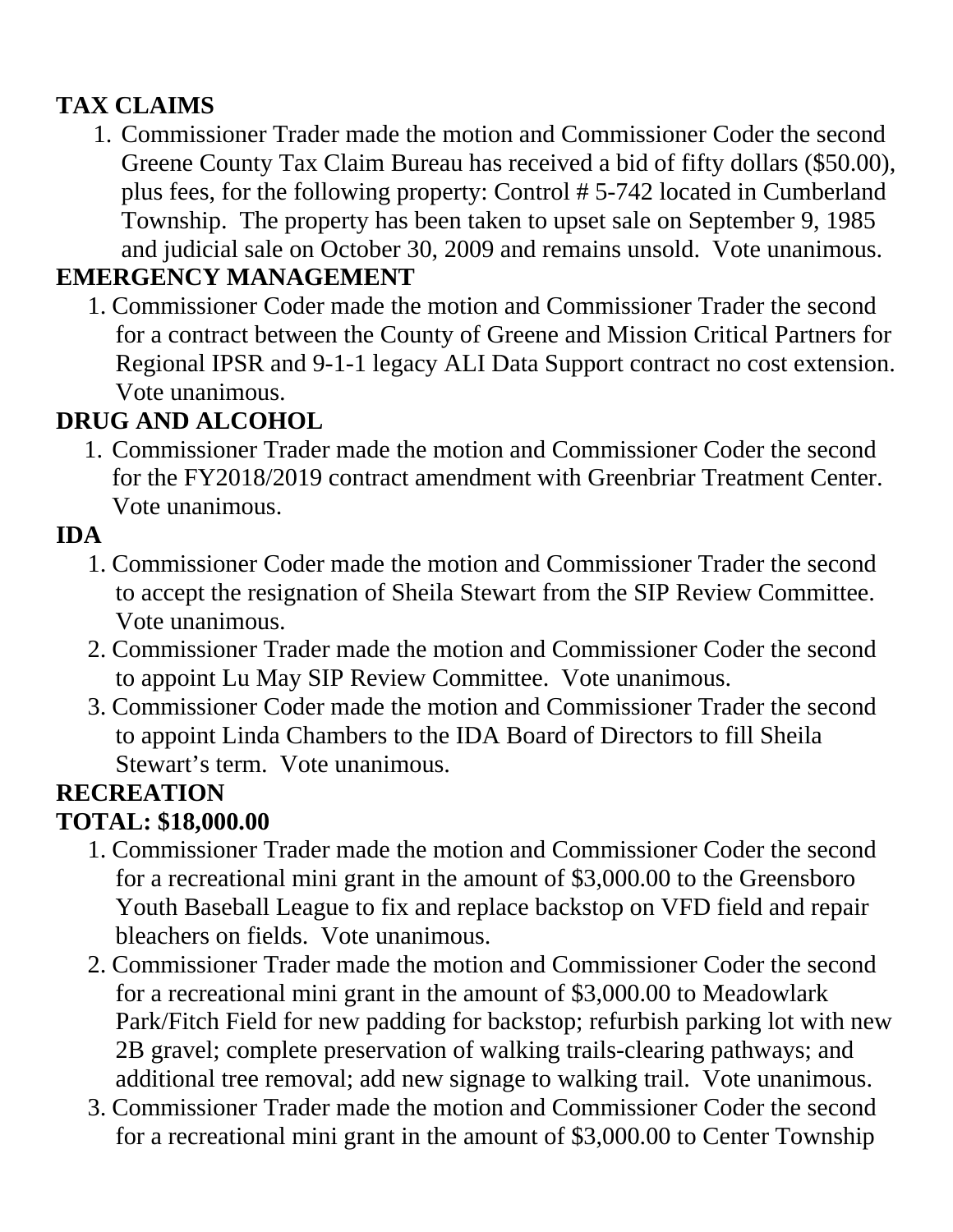for new swing set; ground surface surrounding swing set; remove old swings. Vote unanimous.

- 4. Commissioner Trader made the motion and Commissioner Coder the second for a recreational mini grant in the amount of \$3,000.00 to the Izaak Walton League for stocking for the  $10<sup>th</sup>$  annual kid's and lady's day of fishing and trout stocking of the south branch of Ten-Mile Creek. Vote unanimous.
- 5. Commissioner Trader made the motion and Commissioner Coder the second for a recreational mini grant in the amount of \$3,000.00 to Dunkard Township for building two playground areas at the park. Vote unanimous.
- 6. Commissioner Trader made the motion and Commissioner Coder the second for a recreational mini grant in the amount of \$3,000.00 to Cumberland Township Parks & Recreation for a playset for young children. Vote unanimous.

## **NOTICES**

- 1. Texas Eastern has submitted an application for a chapter 105 water obstruction and encroachment general permit coverage from the Pennsylvania Department of Environmental Protection located in Cumberland and Jefferson Townships.
- 2. Cumberland Contura, LLC has submitted necessary permits for the development of the proposed coal refuse disposal area #3 (CRDA #3) located in Whiteley Township.
- 3. Cumberland Contura, LLC is submitting the Pennsylvania Department of Environmental Protection general permit registration BWEW-GP-7 to the Greene County Conservation District regarding a minor road crossing of a small wetland located in Wayne Township.
- 4. PennDOT District 12-0 is submitting an application for a water obstruction permit to the Pennsylvania Department of Environmental Protection for replacement work on a bridge located in Richhill Township.
- 5. EQT Production Company is applying for coverage under the joint permit application for earth disturbances of an unnamed tributary to Whitely Creek from the Pennsylvania Department of Environmental Protection located in Whiteley Township.
- 6. Greylock Production, LLC is submitting an ESCGP-3 application for the existing Skib Station an application also for coverage under the general permit (ESCGP-3) for earth disturbance associated with oil and gas exploration, production, processing or treatment operations or transmission facilities from the Pennsylvania Department of Environmental Protection located in Jefferson Township.
- 7. Equitrans, LP is submitting an application to the Pennsylvania Department of Environmental Protection for an erosion and sedimentation control general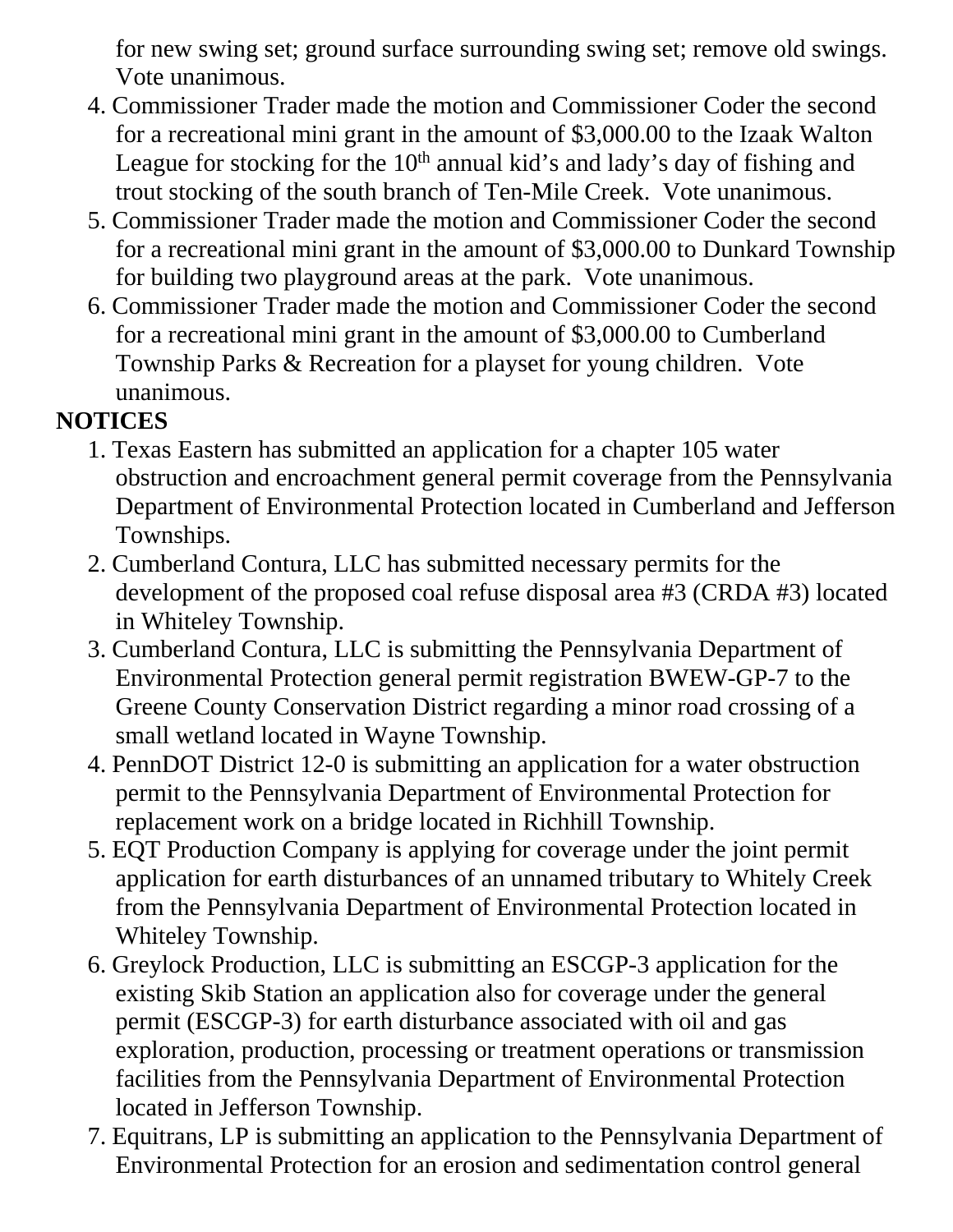permit (ESCGP-3) for earth disturbance associated with oil and gas exploration, production, processing, treatment operations or transmission facilities and chapter 105 general permits located in Cumberland Township.

- 8. EQT Production Company is applying for coverage under the general permit WMGR123, processing and beneficial use of gas well wastewater form hydraulic extraction of natural gas from the Pennsylvania Department of Environmental Protection located in Aleppo and Springhill Townships.
- 9. Dominion Energy Transmission, Inc. is submitting an application to the Greene County Conservation District for the G-136 pipeline relocation project located in Center and Jackson Townships.
- 10. Nexgen Development (Lemley Holdings, LLC plan to construct an office/warehouse building along Evergreene Drive in Franklin Township. Franklin Township will render a decision at their monthly meeting Monday, March 25, 2019 at 1:00 pm. Plans can be inspected during business hours 7:00 am to 3:00 pm Monday through Friday in the Franklin Township Municipal Building.
- 11. Center Township is applying to the Pennsylvania Department of Environmental Protection for 1 minor road crossings (GP-7) on Grinnage Run Road located in Center Township.
- 12. Cumberland Contura, LLC is submitting an application to the Pennsylvania Department of Environmental Protection for a mining activity permit located in Whiteley and Center Townships.
- 13. Dana Mining Company of PA, LLC is submitting an application to the Pennsylvania Department of Environmental Protection for a mining activity permit located in Dunkard, Perry and Whiteley Townships.
- 14. CONSOL Pennsylvania Coal Company, LLC is submitting an application to the Pennsylvania Department of Environmental Protection for a chapter 105 water obstruction and encroachment general permit application for construction activities associated with the Bailey Mine long run augmentation water project located in Richhill Township.
- 15. CNX Gas Company, LLC is applying to the Pennsylvania Department of Environmental Protection for permits to drill and operate gas wells located in Richhill Township.
- 16. Equitrans Water Services, LLC is submitting to the Pennsylvania Department of Environmental Protection a water management plan for the withdrawal of water for use in oil and gas exploration activities located in Franklin Township.
- 17. Chevron Appalachia, LLC, Civil and Environmental Consultants, Inc. is applying to the Pennsylvania Department of Environmental Protection for